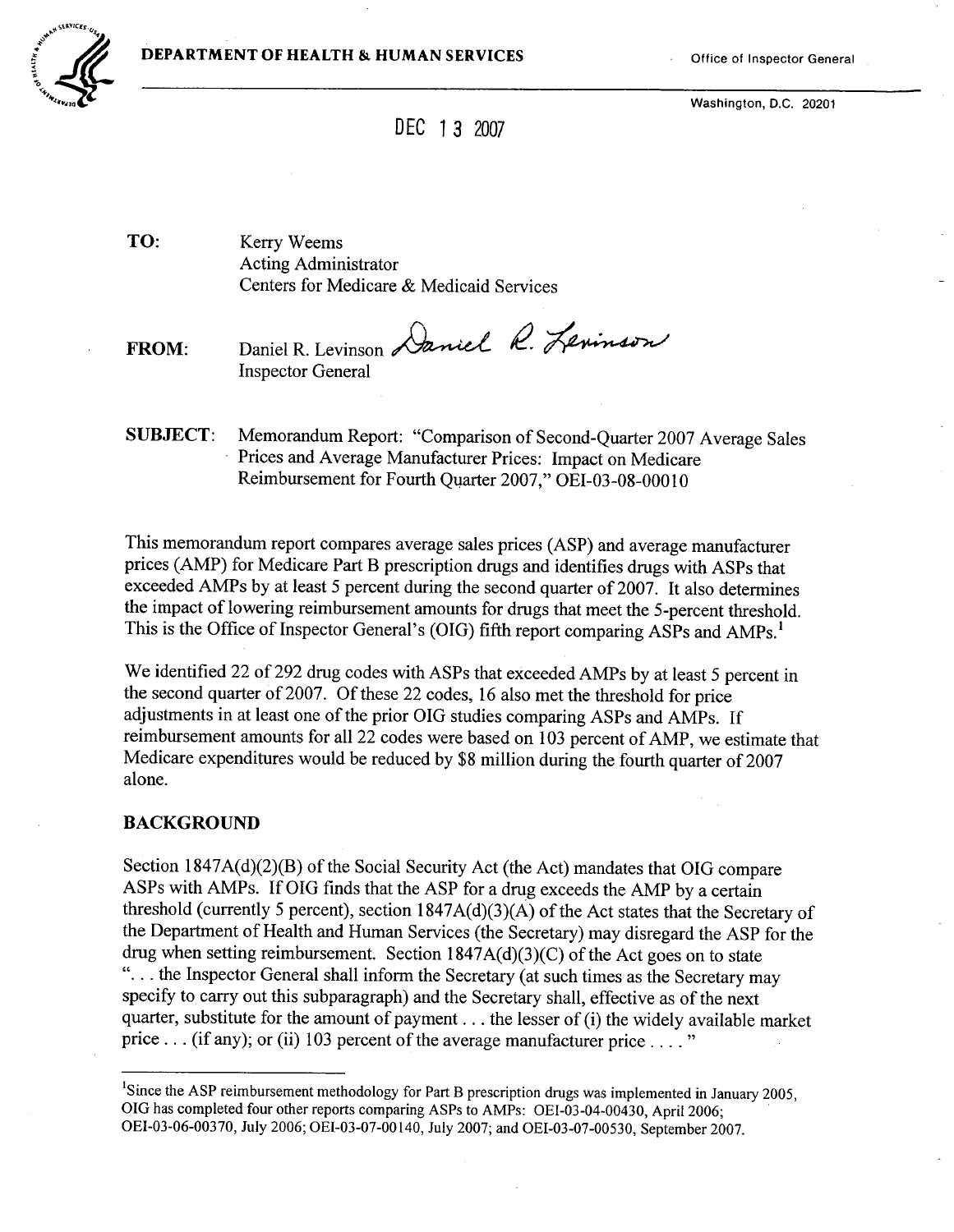Page 2 – Kerry Weems

### **Medicare Part B Coverage of Prescription Drugs**

Medicare Part B covers only a limited number of outpatient prescription drugs. Covered drugs include injectable drugs administered by a physician; certain self-administered drugs, such as oral anticancer drugs and immunosuppressive drugs; drugs used in conjunction with durable medical equipment; and some vaccines.

### **Medicare Part B Payments for Prescription Drugs**

The Centers for Medicare & Medicaid Services (CMS) contracts with private companies, known as carriers, to process and pay Medicare Part B claims, including those for prescription drugs. To obtain reimbursement for covered outpatient prescription drugs, physicians and suppliers submit claims to their carriers using procedure codes. CMS established the Healthcare Common Procedure Coding System (HCPCS) to provide a standardized coding system for describing the specific items and services provided in the delivery of health care. In the case of prescription drugs, each HCPCS code defines the drug name and dosage size but does not specify manufacturer or package size information.

Medicare and its beneficiaries spent about \$11 billion for Part B drugs in 2006. Although Medicare paid for more than 650 outpatient prescription drug HCPCS codes that year, the majority of spending for Part B drugs was concentrated on a relatively small subset of those codes. In 2006, 56 codes represented 90 percent of the expenditures for Part B drugs, with only 11 of these drugs representing half of the total Part B drug expenditures.

#### **Reimbursement Methodology for Part B Drugs and Biologicals**

Since January 2005, Medicare Part B has been paying for most covered drugs using a reimbursement methodology based on  $ASPs<sup>2</sup>$ . Section 1847A(c) of the Act, as added by the Medicare Prescription Drug, Improvement, and Modernization Act of 2003, Public Law 108-173, defines an ASP as a manufacturer's sales of a drug to all purchasers in the United States in a calendar quarter divided by the total number of units of the drug sold by the manufacturer in that same quarter. The ASP is net of any price concessions, such as volume discounts, prompt pay discounts, cash discounts, free goods contingent on purchase requirements, chargebacks, and rebates other than those obtained through the Medicaid drug rebate program.<sup>3</sup> Sales that are nominal in amount are exempted from the ASP calculation, as are sales excluded from the determination of "best price" in the Medicaid drug rebate program. $45$ 

 $\overline{a}$ 

 reimbursed for covered drugs based on the lower of either the billed amount or 95 percent of the average  $2 \text{ In } 2004$ , the reimbursement amount for most covered drugs was based on 85 percent of the average wholesale price as published in national pricing compendia, such as the "Red Book." Prior to 2004, Medicare Part B wholesale price.

 $3$  Section 1847A(c)(3) of the Act.

<sup>&</sup>lt;sup>4</sup> Pursuant to section 1927(c)(1)(C)(i) of the Act, "best price" is the lowest price available from the manufacturer during the rebate period to any wholesaler, retailer, provider, health maintenance organization, nonprofit entity, or governmental entity within the United States, with certain exceptions.

 $5$  Section 1847A(c)(2) of the Act.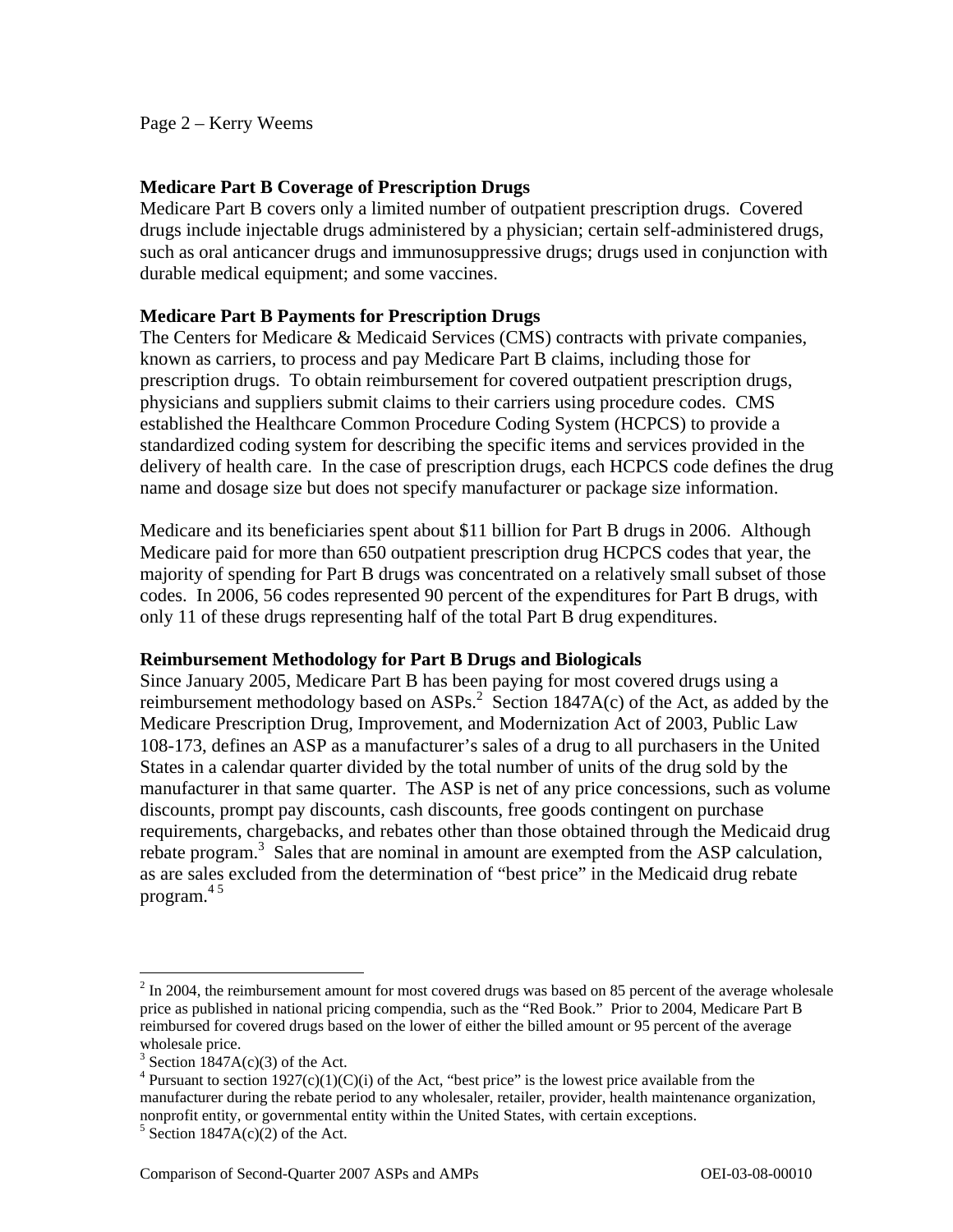#### Page 3 – Kerry Weems

Manufacturers report ASPs by national drug codes (NDC), which are 11-digit identifiers that indicate the manufacturer, product dosage form, and package size of the drug. Manufacturers must provide CMS with the ASP and volume of sales for each NDC on a quarterly basis, with submissions due 30 days after the close of each quarter.<sup>6</sup>

Because Medicare Part B reimbursement for outpatient drugs is based on HCPCS codes rather than NDCs, and more than one NDC may meet the definition of a particular HCPCS code, CMS has developed a file that "crosswalks" manufacturers' NDCs to HCPCS codes. CMS uses information in this crosswalk to calculate volume-weighted ASPs for covered HCPCS codes.

Second-quarter 2007 ASP submissions from manufacturers served as the basis for fourthquarter 2007 Medicare allowances for most covered drug codes. Under the ASP pricing methodology, the Medicare allowance for most Part B drugs is equal to 106 percent of the ASP for the HCPCS code. Medicare beneficiaries are responsible for 20 percent of this amount in the form of coinsurance.

### **The Medicaid Drug Rebate Program and Average Manufacturer Prices**

due 30 days after the close of each quarter.<sup>7</sup> For Federal payment to be available for covered outpatient drugs provided under Medicaid, sections  $1927(a)(1)$  and  $(b)(1)$  of the Act mandate that drug manufacturers enter into rebate agreements with the Secretary and pay quarterly rebates to State Medicaid agencies. Under these rebate agreements and pursuant to section 1927(b)(3) of the Act, manufacturers must provide CMS with the AMP for each of their NDCs on a quarterly basis, with submissions

As generally defined in section  $1927(k)(1)$  of the Act, the AMP is the average price paid to the manufacturer for the drug in the United States by wholesalers for drugs distributed to the retail pharmacy class of trade. Prior to the passage of the Deficit Reduction Act of 2005 (DRA), Public Law 109-171, manufacturers were required to deduct customary prompt pay discounts when calculating AMPs. However, section  $6001(c)(1)$  of the DRA amended section  $1927(k)(1)$  of the Act such that AMPs must be determined without regard to customary prompt pay discounts, effective January 2007. In December 2006, CMS instructed manufacturers to exclude customary prompt pay discounts from their AMP calculations as of January 2007.<sup>8</sup> In July 2007, CMS published a final rule (72 FR 39241; July 17, 2007), which, among other things, implements section  $6001(c)(1)$  of the DRA and clarifies the way in which the AMP must be calculated. Specifically, 42 CFR § 447.504 of the final regulation clarifies the manner in which the AMP is to be determined.

 $\overline{a}$ 

 $6$  Section 1927(b)(3) of the Act.

<sup>&</sup>lt;sup>7</sup> Pursuant to section  $6001(b)(1)(A)$  of the DRA, manufacturers must also report AMPs on a monthly basis, effective January 2007. Drug manufacturers will continue to report quarterly AMP data in addition to their monthly submissions.

<sup>&</sup>lt;sup>8</sup> Medicaid Drug Rebate Program Bulletin for Participating Drug Manufacturers, Release No. 76, December 15, 2006.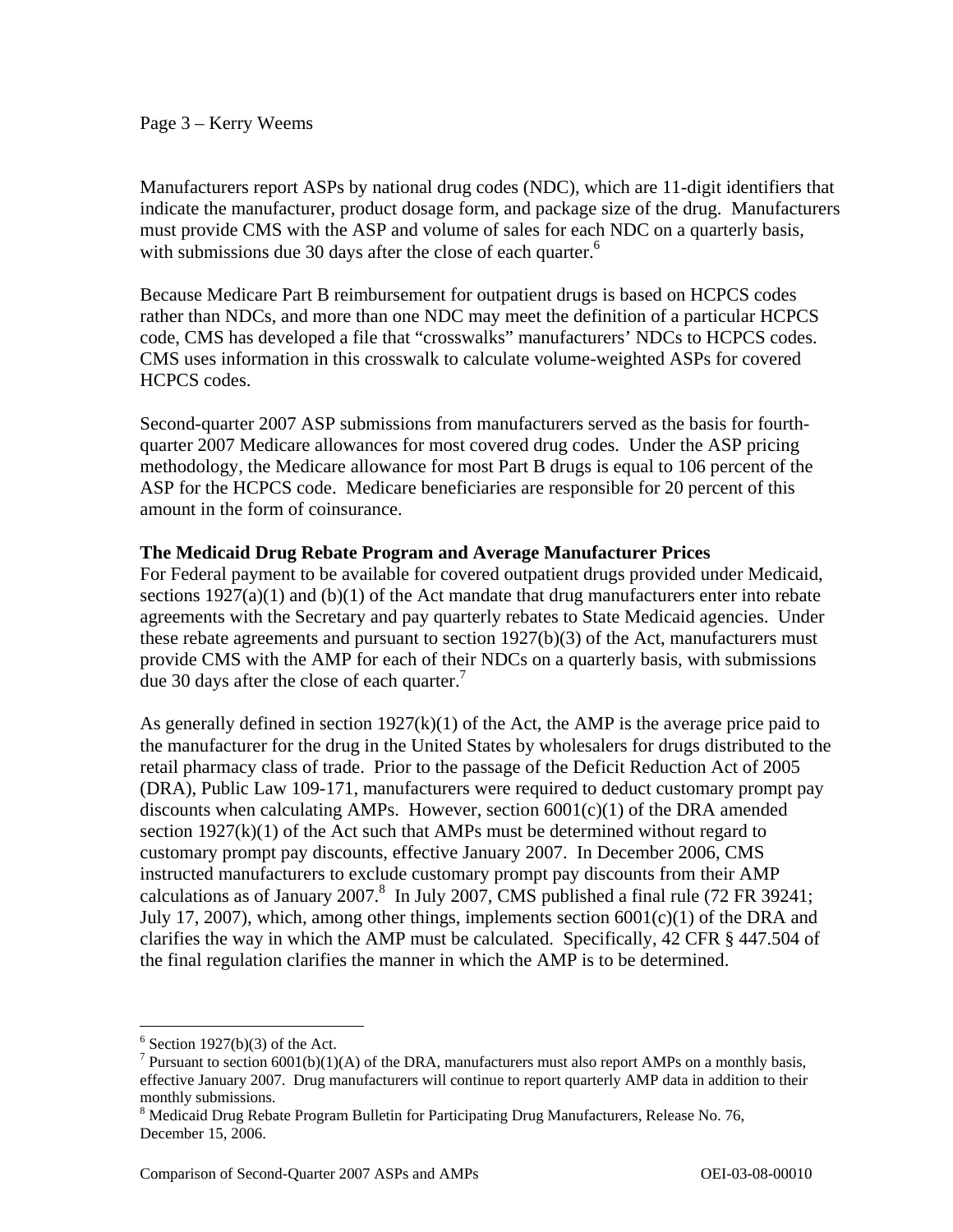#### Page 4 – Kerry Weems

The AMP is generally calculated as a weighted average of prices for all of a manufacturer's package sizes of a drug sold during a given quarter and is reported for the lowest identifiable quantity of the drug (e.g., 1 milligram, 1 milliliter, 1 tablet, 1 capsule).

### **Office of Inspector General's Monitoring of Average Sales Prices and Average Manufacturer Prices**

Since the ASP reimbursement methodology for Part B prescription drugs was implemented in January 2005, OIG has completed four reports comparing ASPs and AMPs. A description of each report is provided in Appendix A.

Although CMS has acknowledged the Secretary's authority to adjust ASP payment limits based on the findings of these studies, the agency has yet to make any changes to Part B drug reimbursement as a result of OIG's pricing comparisons. In commenting on one of OIG's reports, CMS expressed a desire to better understand fluctuating differences between ASPs and AMPs, with the intent of developing a process to adjust payment amounts based on the results of OIG's pricing comparisons.<sup>9</sup> However, CMS has not specified what, if any, steps it will take to adjust Medicare reimbursement amounts for drugs that meet the 5-percent threshold specified in section  $1847A(d)(3)$  of the Act.

## **METHODOLOGY**

We obtained from CMS NDC-level ASP data from the second quarter of 2007, which were used to establish Part B drug reimbursement amounts for the fourth quarter of 2007. In addition, we obtained the file that CMS used to crosswalk NDCs to their corresponding HCPCS codes. Both the ASP data and the crosswalk file were updated as of September 2007. We also obtained AMP data from CMS for the second quarter of 2007.

#### **Calculation of Volume-Weighted Average Sales Price**

As mentioned previously, Medicare does not base reimbursement for covered drugs on NDCs; instead, it uses HCPCS codes. Therefore, CMS uses ASP information submitted by manufacturers for each NDC to calculate a volume-weighted ASP for each covered HCPCS code. When calculating these volume-weighted ASPs, CMS includes only NDCs with ASP submissions that are deemed valid. We did not examine NDCs that CMS opted to exclude from its calculation, nor did we verify the accuracy of CMS's crosswalk files.

As of September 2007, CMS had established prices for 515 HCPCS codes based on the ASP reimbursement methodology.<sup>10</sup> Reimbursement amounts for the 515 HCPCS codes were based on ASP data for 3,176 NDCs.

To calculate the volume-weighted ASPs for these 515 codes, CMS used an equation that involves the following variables: the ASP for the NDC as reported by the manufacturer, the

 9 OEI-03-07-00140, July 2007.

 methodology. <sup>10</sup> Several Part B drugs, including certain vaccines and blood products, are not paid under the ASP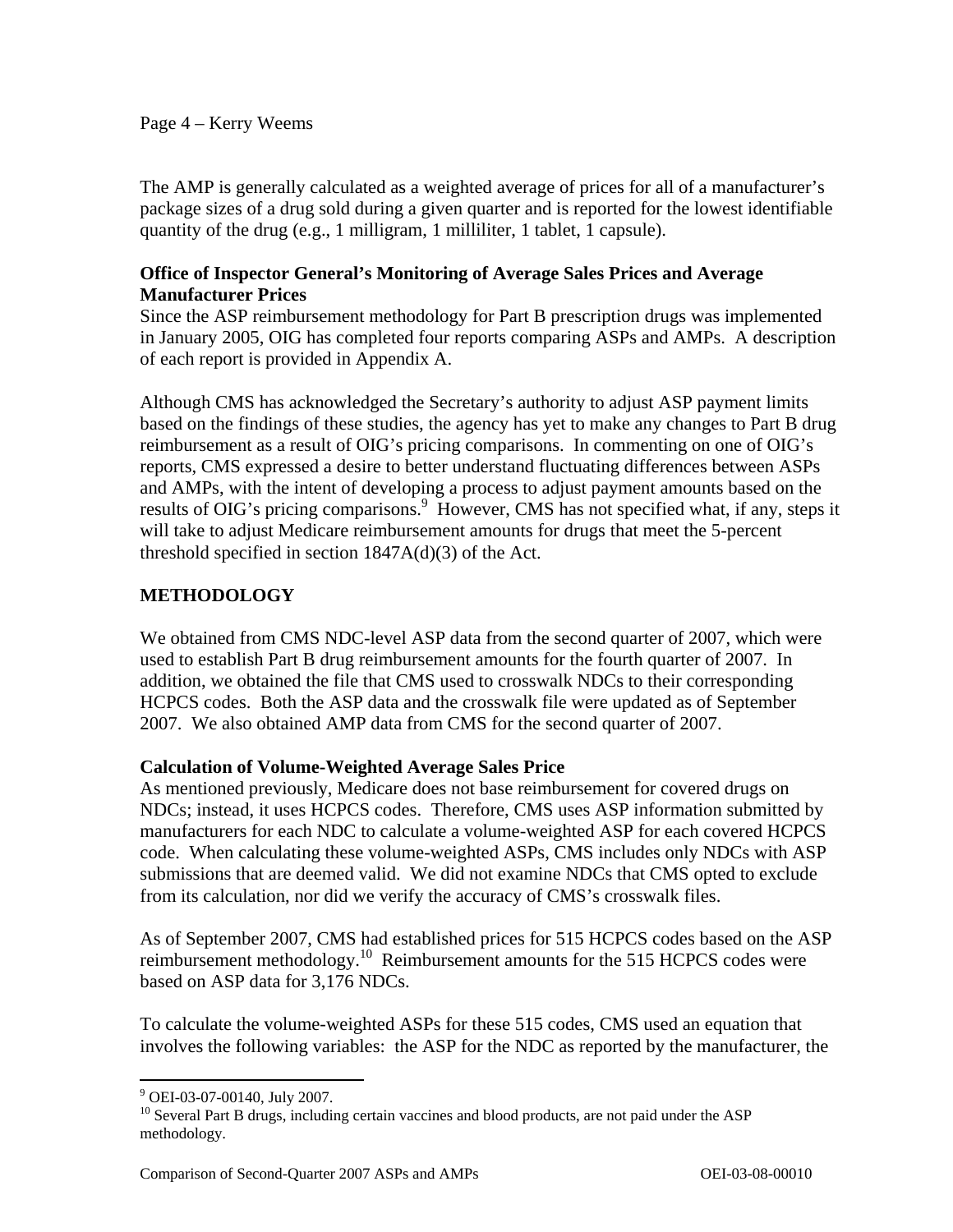#### Page 5 – Kerry Weems

volume of sales for the NDC as reported by the manufacturer, and the number of billing units in the NDC as determined by CMS. The amount of the drug contained in an NDC may differ from the amount of the drug specified by the HCPCS code that providers use to bill Medicare. Therefore, the number of billing units in an NDC describes the number of HCPCS code units that are in that NDC. For instance, an NDC may contain a total of 10 milliliters of Drug A, but the corresponding HCPCS code may be defined as only 5 milliliters of Drug A. In this case, there are two billing units in the NDC. CMS calculates the number of billing units in each 11-digit NDC when developing its crosswalk files. A more detailed description of CMS's method of calculating volume-weighted ASPs is provided in Appendix B.

#### **Analysis of Average Manufacturer Price Data**

An AMP is reported for the lowest identifiable quantity of the drug contained in the NDC (e.g., 1 milligram, 1 milliliter, 1 tablet, 1 capsule). In contrast, an ASP is reported for the entire amount of the drug contained in the NDC (e.g., for 50 milliliters, for 100 tablets). To ensure that the AMP would be comparable to the ASP, it was necessary to convert the AMP for each NDC so that it represented the total amount of the drug contained in that NDC.

In making these conversions, we examined AMPs only for those 3,176 NDCs that CMS used in its calculation of volume-weighted ASPs for the 515 codes. If AMP data were not available for one or more of these NDCs, we excluded the corresponding HCPCS code from our analysis. We excluded a total of 211 HCPCS codes using this conservative approach. The remaining 304 HCPCS codes had AMP data for every NDC that CMS used in its calculation of volume-weighted ASPs. These 304 HCPCS codes represented 1,224 NDCs.

We then multiplied the AMPs for these 1,224 NDCs by the total amount of the drug contained in each NDC, as identified by sources such as the CMS crosswalk file, manufacturer Web sites, the "Red Book," and the Food and Drug Administration's NDC directory. We will refer to the resulting amounts as converted AMPs. For five NDCs, we could not successfully identify the amount of the drug reflected by the ASP and therefore could not calculate a converted AMP. These five NDCs were crosswalked to 12 HCPCS codes. We did not include these 12 HCPCS codes (50 NDCs) in our final analysis.

Using the converted AMPs for the remaining 1,174 NDCs, we then calculated volume-weighted AMPs for each of the codes using the same method that CMS uses to calculate volume-weighted ASPs. We calculated volume-weighted AMPs for a total of 292 HCPCS codes. We did not independently verify the accuracy of manufacturer-reported ASP and AMP data.

#### **Comparing Volume-Weighted ASPs to Volume-Weighted AMPs**

For each of the 292 HCPCS codes included in our study, we then compared the volume-weighted ASPs and AMPs and identified codes with ASPs that exceeded AMPs by at least 5 percent.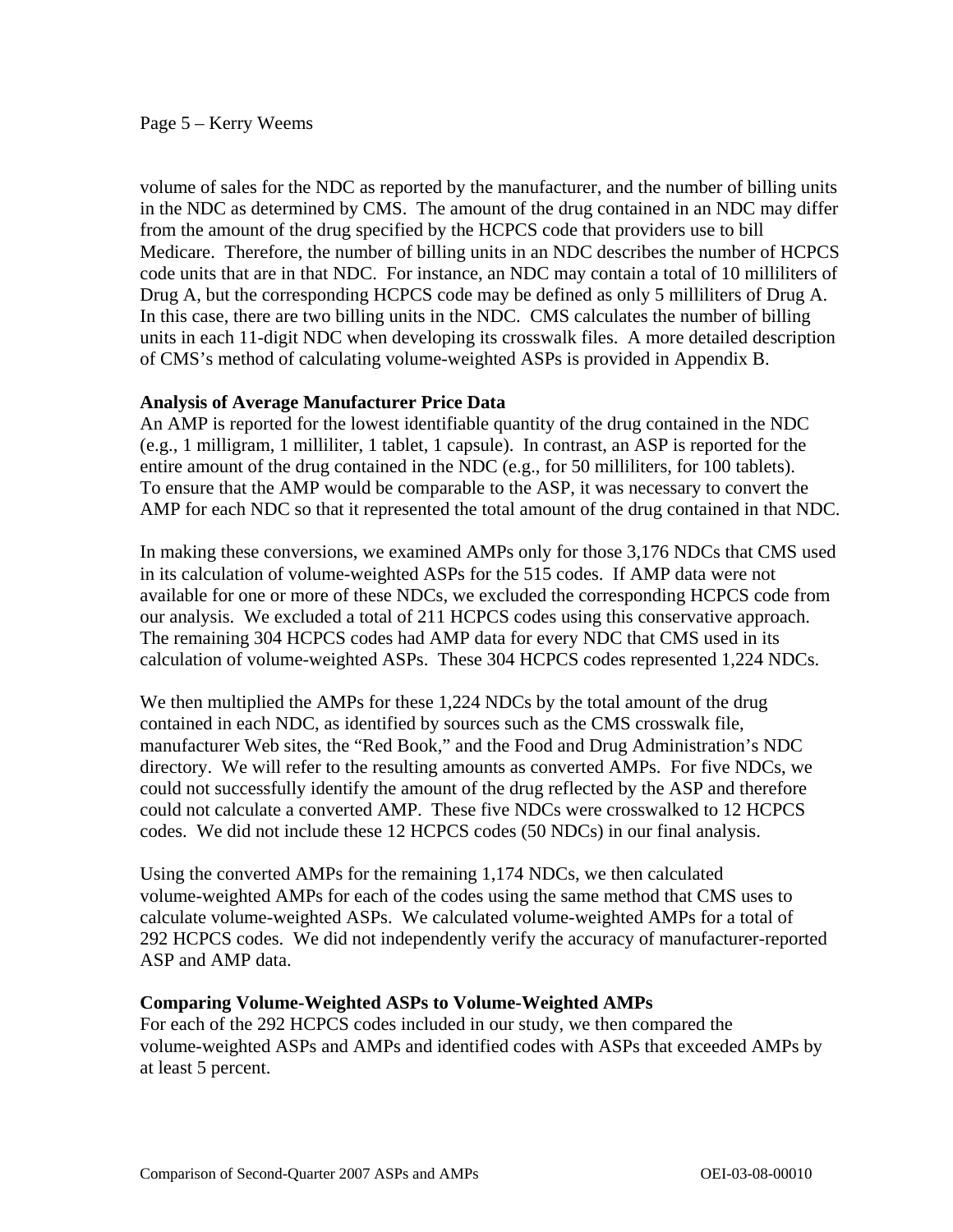#### Page 6 – Kerry Weems

For those HCPCS codes that met or exceeded the 5-percent threshold, we conducted a review of the associated NDCs to verify the accuracy of the billing unit information. According to our review, NDCs for two codes had billing unit information in CMS's crosswalk file that may not have accurately reflected the number of billing units actually contained in the NDCs. Because volume-weighted ASPs and AMPs are calculated using this billing unit information, we could not be certain that the result for these codes were correct. Therefore, we did not include these codes in our findings.

For the remaining HCPCS codes, we then estimated the monetary impact of lowering reimbursement to 103 percent of the AMP.<sup>11</sup> First, we calculated 103 percent of the volume-weighted AMP and subtracted this amount from the fourth-quarter 2007 reimbursement amount for the HCPCS code, which is equal to 106 percent of the volume-weighted ASP. To estimate the financial effect for the fourth quarter of 2007, we then multiplied the difference by one-fourth of the number of services that were allowed by Medicare for each HCPCS code in 2006, as reported in CMS's Part B Extract and Summary System  $(BESS)$ <sup>12</sup> This estimate assumes that the number of services that were allowed by Medicare in 2006 remained consistent from one quarter to the next and that there were no significant changes in utilization between 2006 and 2007.

#### **Limitations**

 $\overline{a}$ 

In a February 2006 report entitled "Calculation of Volume-Weighted Average Sales Price for Medicare Part B Prescription Drugs" (OEI-03-05-00310), OIG stated that CMS's method for calculating the volume-weighted ASP is incorrect because CMS does not use billing units consistently throughout its equation. As a result of this finding, OIG recommended that CMS change its calculation of volume-weighted ASPs. Although CMS indicated that it may consider altering the ASP payment amount methodology, it has yet to do so.

OIG maintains that CMS calculates volume-weighted ASPs incorrectly and that this incorrect calculation results in reimbursement amounts that are inaccurate and inconsistent with the ASP payment amount methodology set forth in section  $1847A(b)(3)$  of the Act. However, to be consistent with the payment amount methodology currently used by CMS, OIG has opted to use CMS's calculation method when comparing ASPs and AMPs.

We also note that the definition of AMP changed in January 2007, such that AMPs must now be determined without regard to customary prompt pay discounts.<sup>13</sup> Because manufacturers are still required to include customary prompt pay discounts in their ASP calculations, the

 purposes of this study, we used 103 percent of the AMP to estimate the impact of lowering reimbursement amounts. If widely available market prices had been available for these drugs and lower than 103 percent of the <sup>11</sup> Pursuant to section  $1847A(d)(3)$  of the Act, if the ASP for a drug exceeds the AMP by at least 5 percent, the Secretary has authority to disregard the ASP for that drug and replace the payment amount for the drug code with the lesser of the widely available market price for the drug (if any) or 103 percent of the AMP. For the AMP, the savings estimate presented in this report would have been greater.

 $12$  At the time of extraction, 2006 BESS data were 99 percent complete.

<sup>&</sup>lt;sup>13</sup> Section  $6001(c)(1)$  of the DRA and Medicaid Drug Rebate Program Bulletin for Participating Drug Manufacturers, Release No. 76, December 15, 2006.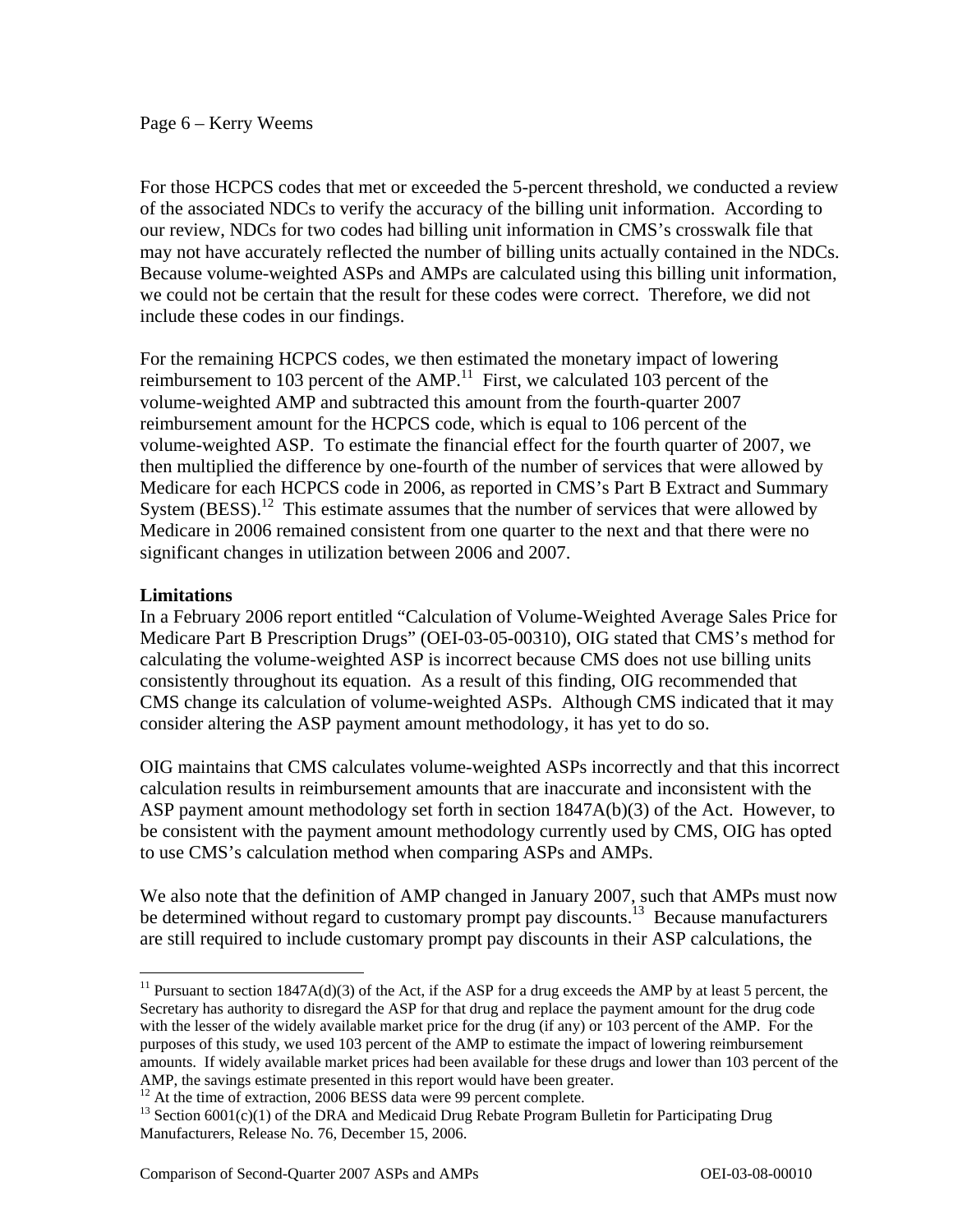Page 7 – Kerry Weems

dynamic between ASPs and AMPs may be different in this report as compared to previous OIG reports monitoring ASPs and AMPs.

### **Standards**

This study was conducted in accordance with the "Quality Standards for Inspections" issued by the President's Council on Integrity and Efficiency and the Executive Council on Integrity and Efficiency.

### **RESULTS**

### **For 22 of 292 HCPCS Codes Reviewed, the Volume-Weighted ASP Exceeded the Volume-Weighted AMP by at Least 5 Percent**

Consistent with sections 1847A(d)(2)(B) and 1847A(d)(3) of the Act, OIG compared ASPs and AMPs to identify instances in which the ASP for a particular drug exceeded the AMP by a threshold of 5 percent. In the second quarter of 2007, 22 of the 292 HCPCS codes included in our review (8 percent) met or surpassed this 5-percent threshold. A list of the 22 HCPCS codes, their descriptions, and their HCPCS dosage amounts is presented in Appendix C.

Table 1 below describes the extent to which ASPs exceeded AMPs for the 22 HCPCS codes.<sup>14</sup> For 6 of the 22 codes, volume-weighted ASPs exceeded volume-weighted AMPs by 20 percent or more. The ASPs for two of these codes were more than double the AMPs.

| <b>Percentage Difference</b><br><b>Between ASP and AMP</b> | Number of<br><b>HCPCS Codes</b> |
|------------------------------------------------------------|---------------------------------|
| 5.00%-9.99%                                                | 8                               |
| 10.00%-19.99%                                              | 8                               |
| 20.00%-29.99%                                              | 1                               |
| 30.00%-39.99%                                              | 1                               |
| 40.00%-49.99%                                              | 2                               |
| 50.00%-59.99%                                              | O                               |
| 60.00%-69.99%                                              | O                               |
| 70.00%-79.99%                                              | O                               |
| 80.00%-89.99%                                              | O                               |
| 90.00%-99.99%                                              | O                               |
| 100% and above                                             | 2                               |
| Total                                                      | 22                              |

**Table 1: Extent to Which ASPs Exceeded AMPs for 22 HCPCS Codes** 

Source: OIG analysis of second-quarter 2007 ASP and AMP data, 2007.

Sixteen of the twenty-two HCPCS codes were previously identified by OIG as having ASPs that exceeded the AMPs by at least 5 percent. ASPs for four HCPCS codes (J7620, J9000,

 $\overline{a}$ <sup>14</sup> Because of the confidential nature of ASP data, the information in the table is presented in ranges.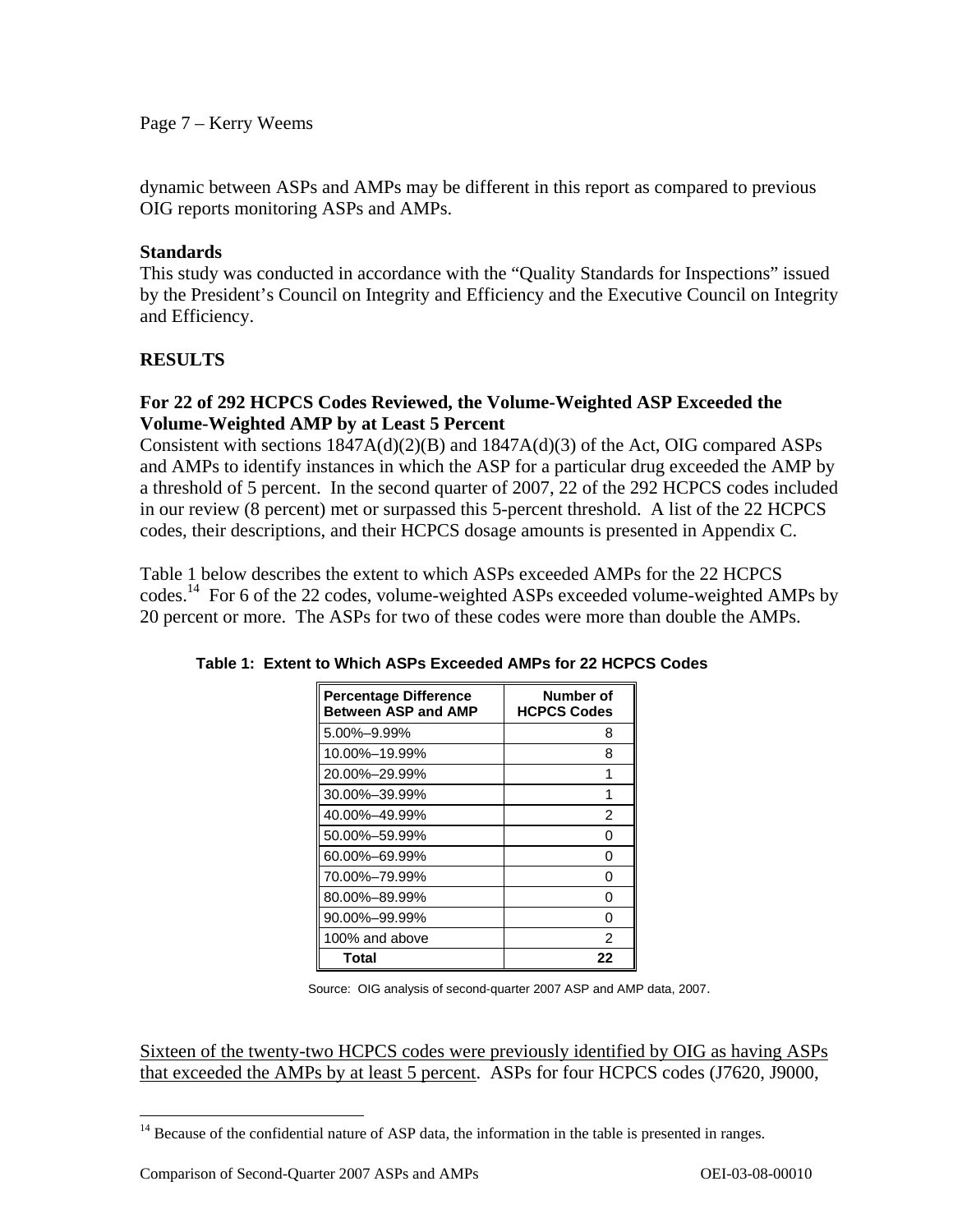#### Page 8 – Kerry Weems

J9214, and J2690) exceeded AMPs by at least 5 percent in four of OIG's five reports comparing ASPs and AMPs, dating back almost 3 years. An additional three HCPCS codes met the 5-percent threshold in three of OIG's five pricing comparisons. Table 2 below presents a breakdown of the 16 HCPCS codes that previously met the threshold for price adjustments.

|                      | OIG Comparisons of ASPs and AMPs |                                 |                                 |                                  |                                 |
|----------------------|----------------------------------|---------------------------------|---------------------------------|----------------------------------|---------------------------------|
| <b>HCPCS</b><br>Code | <b>Second</b><br>Quarter<br>2007 | <b>First</b><br>Quarter<br>2007 | <b>Third</b><br>Quarter<br>2006 | <b>Fourth</b><br>Quarter<br>2005 | <b>Third</b><br>Quarter<br>2004 |
| J7620                | X                                | X                               | Χ                               | X                                |                                 |
| J9000                | χ                                | χ                               | Χ                               | Χ                                |                                 |
| J9214                | Χ                                | χ                               | Χ                               | χ                                |                                 |
| J2690                | χ                                | Χ                               |                                 | Χ                                | Χ                               |
| J2321                | χ                                | χ                               | Χ                               |                                  |                                 |
| J7608                | χ                                | Χ                               | χ                               |                                  |                                 |
| J1790                | χ                                | Χ                               | Χ                               |                                  |                                 |
| Q0169                | X                                | χ                               |                                 |                                  |                                 |
| J2800                | χ                                | Χ                               |                                 |                                  |                                 |
| J1457                | X                                | X                               |                                 |                                  |                                 |
| J8530                | χ                                | Χ                               |                                 |                                  |                                 |
| J2060                | Χ                                | Χ                               |                                 |                                  |                                 |
| J7505                | χ                                | X                               |                                 |                                  |                                 |
| J0280                | χ                                | χ                               |                                 |                                  |                                 |
| J0637                | Χ                                |                                 | χ                               |                                  |                                 |
| J9340                | Χ                                |                                 |                                 | Χ                                |                                 |

**Table 2: Sixteen HCPCS Codes That Met the 5-Percent Threshold in Second Quarter 2007 as Well as Previous Quarters**

Source: OIG analysis of ASP and AMP data from second quarter 2007, first quarter 2007, third quarter 2006, fourth quarter 2005, and third quarter 2004.

In each of OIG's four previous pricing comparisons, which used data from the first quarter of 2007, the third quarter of 2006, the fourth quarter of 2005, and the third quarter of 2004, respectively, we identified three other HCPCS codes (J2545, J3410, and J9360) with ASPs that exceeded AMPs by at least 5 percent. However, the three HCPCS codes could not be included in this current study because second-quarter 2007 AMP data were not available for one or more of the NDCs associated with each HCPCS code.

Lowering reimbursement amounts for the 22 HCPCS codes to 103 percent of the AMPs would reduce Medicare allowances by an estimated \$8 million in the fourth quarter of 2007. Sections 1847A(d)(3)(A) and (B) of the Act provide that the Secretary may disregard the ASP pricing methodology for a drug with an ASP that exceeds the AMP by at least 5 percent. Pursuant to section  $1847A(d)(3)(C)$  of the Act, "... the Secretary shall, effective as of the next quarter, substitute for the amount of payment . . . the lesser of (i) the widely available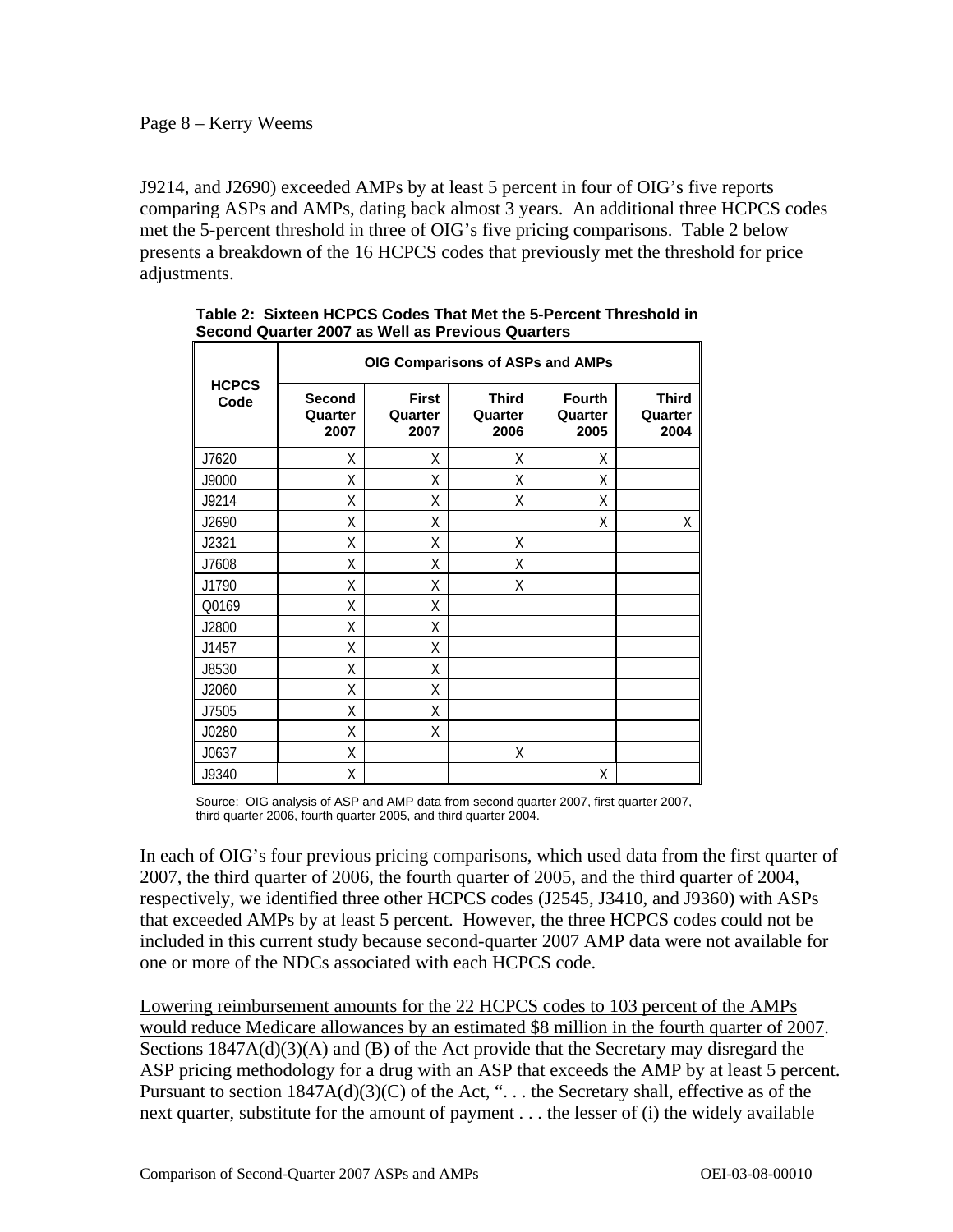#### Page 9 – Kerry Weems

expenditures would be reduced by \$8 million in that quarter alone.<sup>16</sup> market price ... (if any); or (ii) 103 percent of the average manufacturer price ....  $\cdot$ <sup>15</sup> In this study, we identified 22 HCPCS codes that met or exceeded the 5-percent threshold specified in the Act. If reimbursement amounts for these 22 codes were based on 103 percent of the AMPs during the fourth quarter of 2007, we estimate that Medicare

would have reduced Medicare expenditures by \$7 million in the third quarter of 2007, One of the twenty-two HCPCS codes, J7620, accounted for 85 percent of the \$8 million. If the reimbursement amount for this one code were based on 103 percent of the AMP during the fourth quarter of 2007, Medicare expenditures would have been reduced by an estimated \$7 million. Furthermore, the ASP for this code exceeded the AMP by at least 5 percent in three previous OIG reports, which compared prices from the first quarter of 2007, the third quarter of 2006, and the fourth quarter of 2005, respectively. As in this current review, the estimated savings for HCPCS code J7620 accounted for the largest single share of the total savings identified in each of the three other OIG pricing comparisons. In those reports, OIG estimated that lowering reimbursement for J7620 to 103 percent of AMP \$8 million in the first quarter of 2007, and \$6 million in the second quarter of 2006.

### **CONCLUSION**

 $\overline{a}$ 

For the purpose of monitoring Medicare reimbursement amounts based on ASPs and consistent with sections  $1847A(d)(2)(B)$  and  $1847A(d)(3)$  of the Act, OIG compared ASPs and AMPs to identify instances in which the ASP for a particular drug exceeded the AMP by a threshold of 5 percent. This review is the fifth such comparison conducted by OIG, and we identified 22 HCPCS codes that meet the threshold for price adjustment established by section  $1847A(d)(3)(B)$  of the Act. Of these 22 codes, 16 were previously identified by OIG as having ASPs that exceeded the AMPs by at least 5 percent. ASPs for 4 of the 16 HCPCS codes (J7620, J9000, J9214, and J2690) exceeded AMPs by at least 5 percent in four of OIG's five reports comparing ASPs and AMPs, dating back almost 3 years. Three additional HCPCS codes met the 5-percent threshold in all of OIG's previous reports comparing ASPs and AMPs but could not be included in this current review because AMP data were unavailable for one or more of the NDCs associated with each HCPCS code.

This report is being issued directly in final form because it contains no recommendations. If you have comments or questions about this report, please provide them within 60 days. Please refer to report number OEI-03-08-00010 in all correspondence.

 103 percent of the AMP, the savings estimate presented in this report would have been greater. <sup>15</sup> For the purposes of this study, we used 103 percent of the AMP to estimate the impact of lowering reimbursement amounts. If widely available market prices had been available for these drugs and lower than

<sup>&</sup>lt;sup>16</sup> This savings estimate is based on one-fourth of the number of estimated services allowed by Medicare for each HCPCS code in 2006.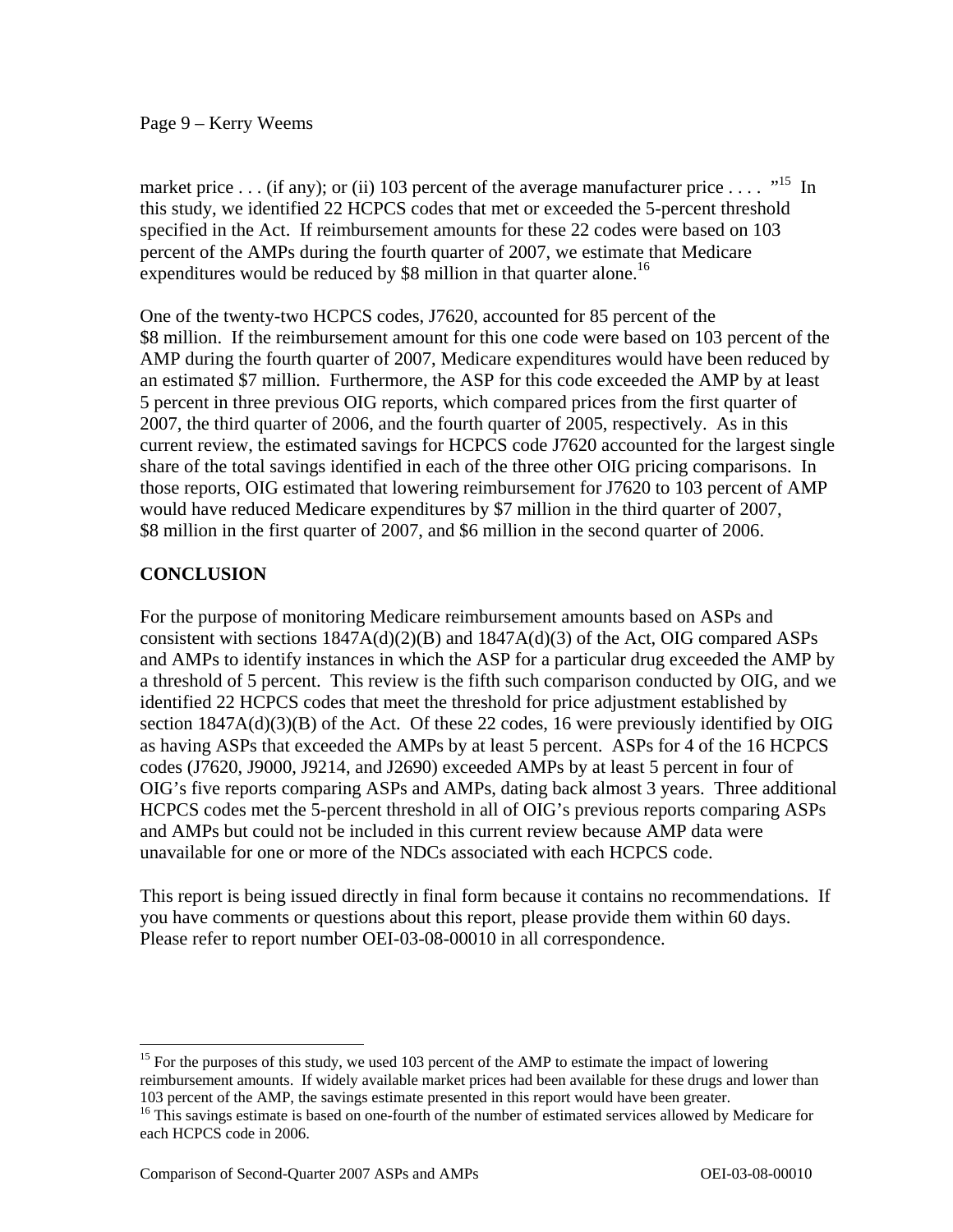### **APPENDIX A**

### **Description of Previous Office of Inspector General Reports Comparing Average Sales Prices and Average Manufacturer Prices**

In April 2006, the Office of Inspector General (OIG) released the first of its reports comparing average sales prices (ASP) to average manufacturer prices (AMP). That report, entitled "Monitoring Medicare Part B Drug Prices: A Comparison of Average Sales Prices to Average Manufacturer Prices" (OEI-03-04-00430), identified 51 Healthcare Common Procedure Coding System (HCPCS) codes with ASPs that exceeded AMPs by at least 5 percent in the third quarter of 2004. Because OIG's review was conducted using data submitted during the initial implementation phase of the ASP methodology, the Centers for Medicare & Medicaid Services (CMS) opted not to take action in response to OIG's findings.

Three months later, OIG released a second report comparing ASPs to AMPs, entitled "Comparison of Fourth-Quarter 2005 Average Sales Prices to Average Manufacturer Prices: Impact on Medicare Reimbursement for Second Quarter 2006" (OEI-03-06-00370). According to this follow-up study, which used data from the fourth quarter of 2005, 46 of 341 HCPCS codes had ASPs that exceeded AMPs by at least 5 percent. Twenty of these forty-six codes had also met the 5-percent threshold in OIG's initial pricing comparison of third-quarter 2004 ASPs and AMPs.

In July 2007, OIG released its third comparison between ASPs and AMPs, entitled "Comparison of Third-Quarter 2006 Average Sales Prices to Average Manufacturer Prices: Impact on Medicare Reimbursement for First Quarter 2007" (OEI-03-07-00140). This report identified 39 of 326 HCPCS codes with ASPs that exceeded AMPs by at least 5 percent in the third quarter of 2006. Of these 39 codes, 4 met the threshold for price adjustments in all three of OIG's studies comparing ASPs and AMPs. An additional eight HCPCS codes were previously eligible for price adjustments as a result of OIG's second report. OIG recommended that CMS adjust Medicare reimbursement amounts for the 39 codes meeting the 5-percent threshold in the third quarter of 2006.

OIG released its fourth pricing comparison 2 months later, entitled "Comparison of First-Quarter 2007 Average Sales Prices to Average Manufacturer Prices: Impact on Medicare Reimbursement for Third Quarter 2007" (OEI-03-07-00530). According to this report, ASPs for 34 of 371 drug codes exceeded AMPs by at least 5 percent in the first quarter of 2007. Of these 34 codes, 20 also met the threshold for price adjustments in at least one of the prior OIG studies comparing ASPs and AMPs.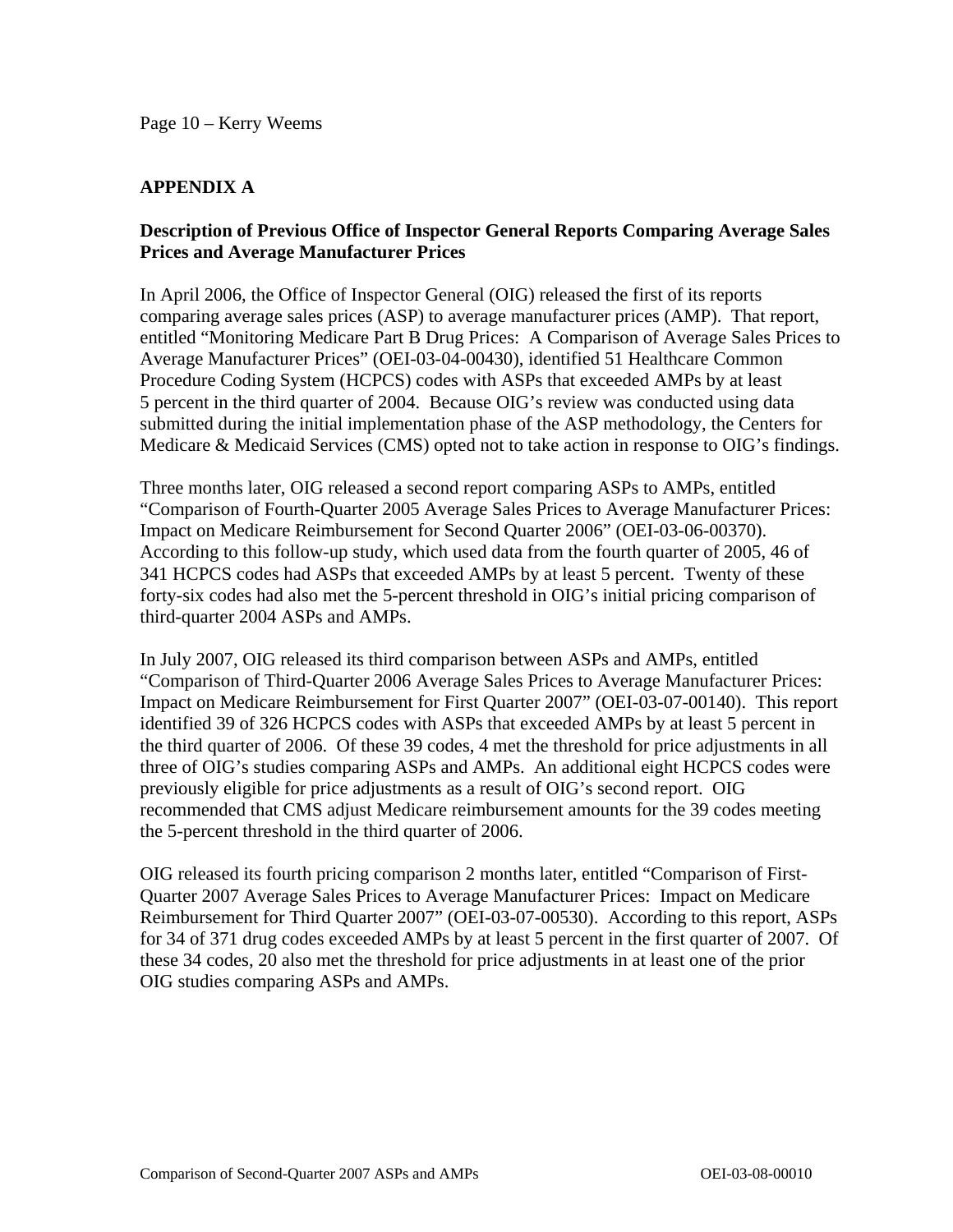Page 11 – Kerry Weems

### **APPENDIX B**

### **Equation Used by the Centers for Medicare & Medicaid Services To Calculate Volume-Weighted Average Sales Prices**

In the following equation, a "unit" is defined as the entire amount of the drug contained in the national drug code (NDC):



The Centers for Medicare & Medicaid's (CMS) calculation of volume-weighted average sales prices (ASP) is discussed in greater detail in the Office of Inspector General (OIG) report, "Calculation of Volume-Weighted Average Sales Price for Medicare Part B Prescription Drugs" (OEI-03-05-00310). This report found that CMS's method for calculating volume-weighted ASPs is incorrect because CMS does not use billing units consistently throughout its equation. Therefore, OIG recommended that CMS adopt an alternate method for calculating volume-weighted ASPs. Although CMS indicated that it may consider altering the ASP methodology, it has yet to do so.